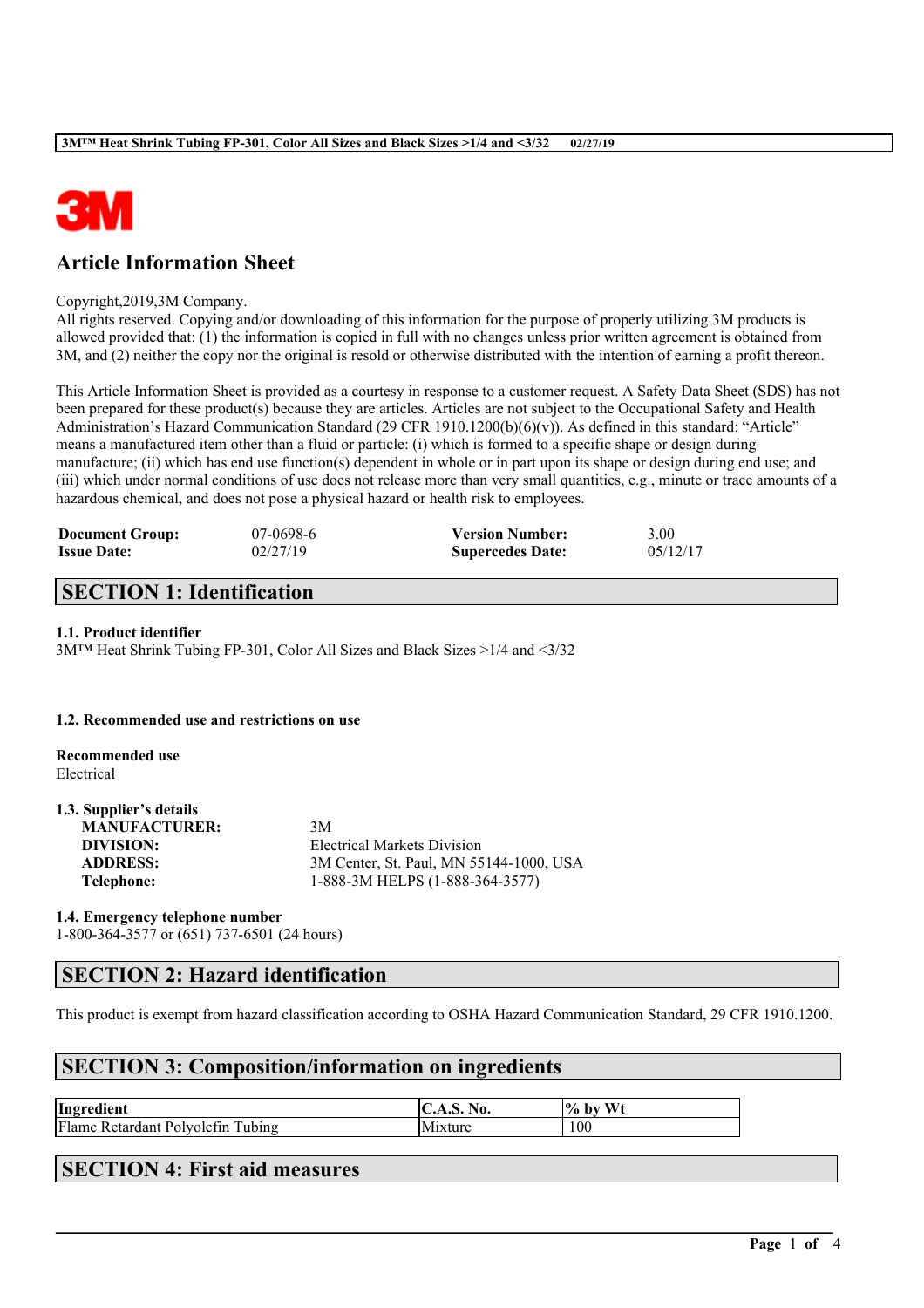#### **4.1. Description of first aid measures**

**Inhalation:** No need for first aid is anticipated.

**Skin Contact:** No need for first aid is anticipated.

**Eye Contact:** No need for first aid is anticipated.

**If Swallowed:** No need for first aid is anticipated.

### **SECTION 5: Fire-fighting measures**

In case of fire: Use a carbon dioxide or dry chemical extinguisher to extinguish.

### **SECTION 6: Accidental release measures**

# **6.1. Personal precautions, protective equipment and emergency procedures**

Not applicable.

### **6.2. Environmental precautions**

Not applicable.

### **6.3. Methods and material for containment and cleaning up**

Not applicable.

# **SECTION 7: Handling and storage**

### **7.1. Precautions for safe handling**

This product is considered to be an article which does not release or otherwise result in exposure to a hazardous chemical under normal use conditions.

### **7.2. Conditions for safe storage including any incompatibilities**

No special storage requirements.

### **SECTION 8: Exposure controls/personal protection**

This product is considered to be an article which does not release or otherwise result in exposure to a hazardous chemical under normal use conditions. No engineering controls or personal protective equipment (PPE) are necessary.

 $\mathcal{L}_\mathcal{L} = \mathcal{L}_\mathcal{L} = \mathcal{L}_\mathcal{L} = \mathcal{L}_\mathcal{L} = \mathcal{L}_\mathcal{L} = \mathcal{L}_\mathcal{L} = \mathcal{L}_\mathcal{L} = \mathcal{L}_\mathcal{L} = \mathcal{L}_\mathcal{L} = \mathcal{L}_\mathcal{L} = \mathcal{L}_\mathcal{L} = \mathcal{L}_\mathcal{L} = \mathcal{L}_\mathcal{L} = \mathcal{L}_\mathcal{L} = \mathcal{L}_\mathcal{L} = \mathcal{L}_\mathcal{L} = \mathcal{L}_\mathcal{L}$ 

### **SECTION 9: Physical and chemical properties**

### **9.1. Information on basic physical and chemical properties**

| <b>General Physical Form:</b> | Solid                            |
|-------------------------------|----------------------------------|
| Odor, Color, Grade:           | Tubing, various sizes and colors |
| Odor threshold                | Not Applicable                   |
| рH                            | Not Applicable                   |
| Melting point                 | No Data Available                |
| <b>Boiling Point</b>          | Not Applicable                   |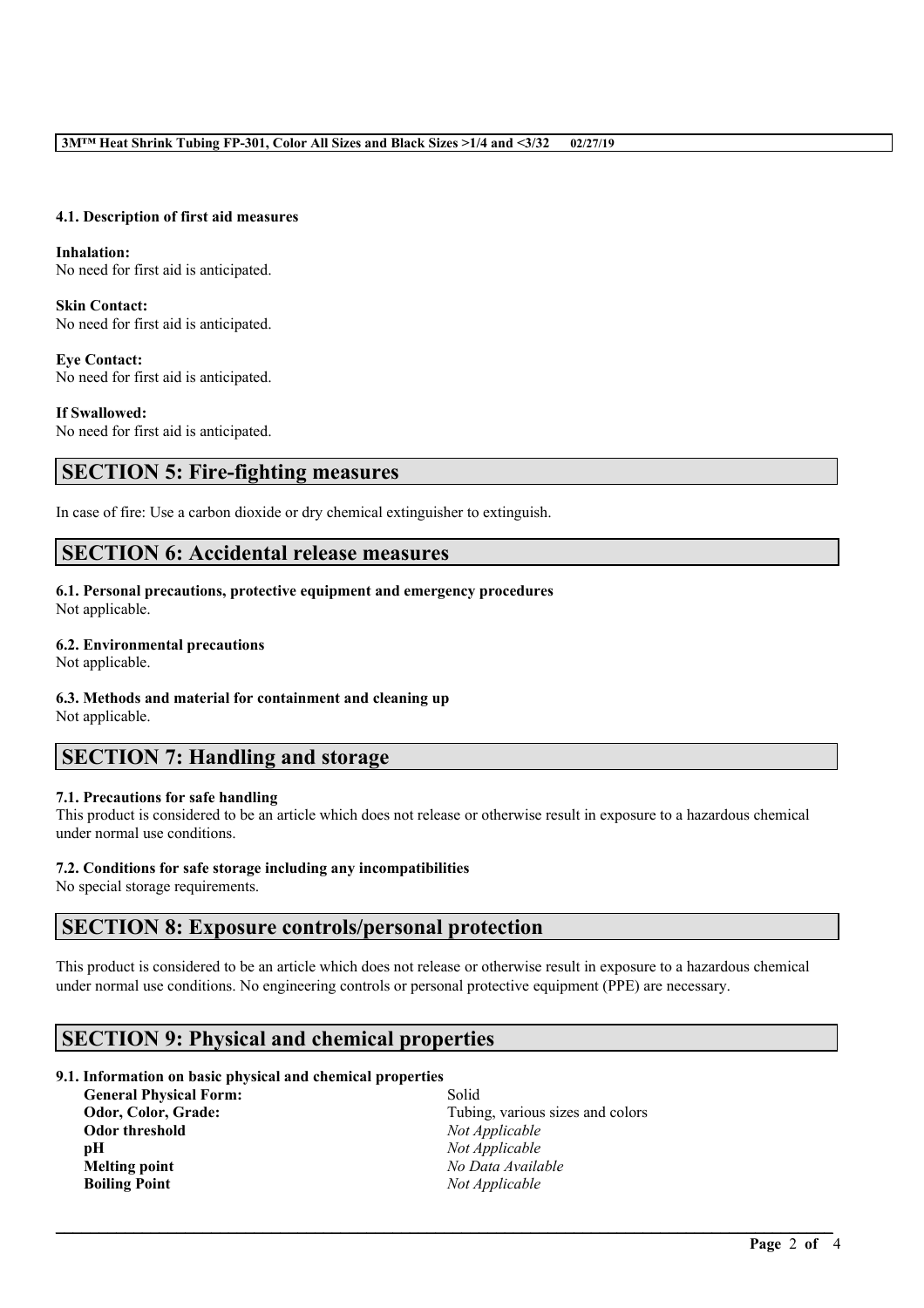#### **3M™ Heat Shrink Tubing FP-301, Color All Sizes and Black Sizes >1/4 and <3/32 02/27/19**

| <b>Flash Point</b>                        | No flash point         |
|-------------------------------------------|------------------------|
| <b>Evaporation rate</b>                   | Not Applicable         |
| Flammability (solid, gas)                 | Not Classified         |
| <b>Flammable Limits(LEL)</b>              | Not Applicable         |
| <b>Flammable Limits(UEL)</b>              | Not Applicable         |
| <b>Vapor Pressure</b>                     | Not Applicable         |
| <b>Vapor Density</b>                      | Not Applicable         |
| <b>Specific Gravity</b>                   | 1.3 $[RefStd:WATER=1]$ |
| <b>Solubility in Water</b>                | Nil                    |
| Solubility- non-water                     | Not Applicable         |
| Partition coefficient: n-octanol/water    | Not Applicable         |
| <b>Autoignition temperature</b>           | No Data Available      |
| <b>Decomposition temperature</b>          | Not Applicable         |
| Viscositv                                 | Not Applicable         |
| <b>Volatile Organic Compounds</b>         | Not Applicable         |
| <b>Percent volatile</b>                   | Not Applicable         |
| <b>VOC Less H2O &amp; Exempt Solvents</b> | Not Applicable         |

## **SECTION 10: Stability and reactivity**

This material is considered to be non reactive under normal use conditions.

## **SECTION 11: Toxicological information**

### **Inhalation:**

No health effects are expected

**Skin Contact:** No health effects are expected

**Eye Contact:** No health effects are expected

**Ingestion:** No health effects are expected

### **Additional Information:**

This product, when used under reasonable conditions and in accordance with the directions for use, should not present a health hazard. However, use or processing of the product in a manner not in accordance with the product's directions for use may affect the performance of the product and may present potential health and safety hazards.

# **SECTION 12: Ecological information**

This article is expected to present a low environmental risk either because use and disposal are unlikely to result in a significant release of components to the environment or because those components that may be released are expected to have insignificant environmental impact.

 $\mathcal{L}_\mathcal{L} = \mathcal{L}_\mathcal{L} = \mathcal{L}_\mathcal{L} = \mathcal{L}_\mathcal{L} = \mathcal{L}_\mathcal{L} = \mathcal{L}_\mathcal{L} = \mathcal{L}_\mathcal{L} = \mathcal{L}_\mathcal{L} = \mathcal{L}_\mathcal{L} = \mathcal{L}_\mathcal{L} = \mathcal{L}_\mathcal{L} = \mathcal{L}_\mathcal{L} = \mathcal{L}_\mathcal{L} = \mathcal{L}_\mathcal{L} = \mathcal{L}_\mathcal{L} = \mathcal{L}_\mathcal{L} = \mathcal{L}_\mathcal{L}$ 

### **SECTION 13: Disposal considerations**

Dispose of contents/container in accordance with the local/regional/national/international regulations.

# **SECTION 14: Transport Information**